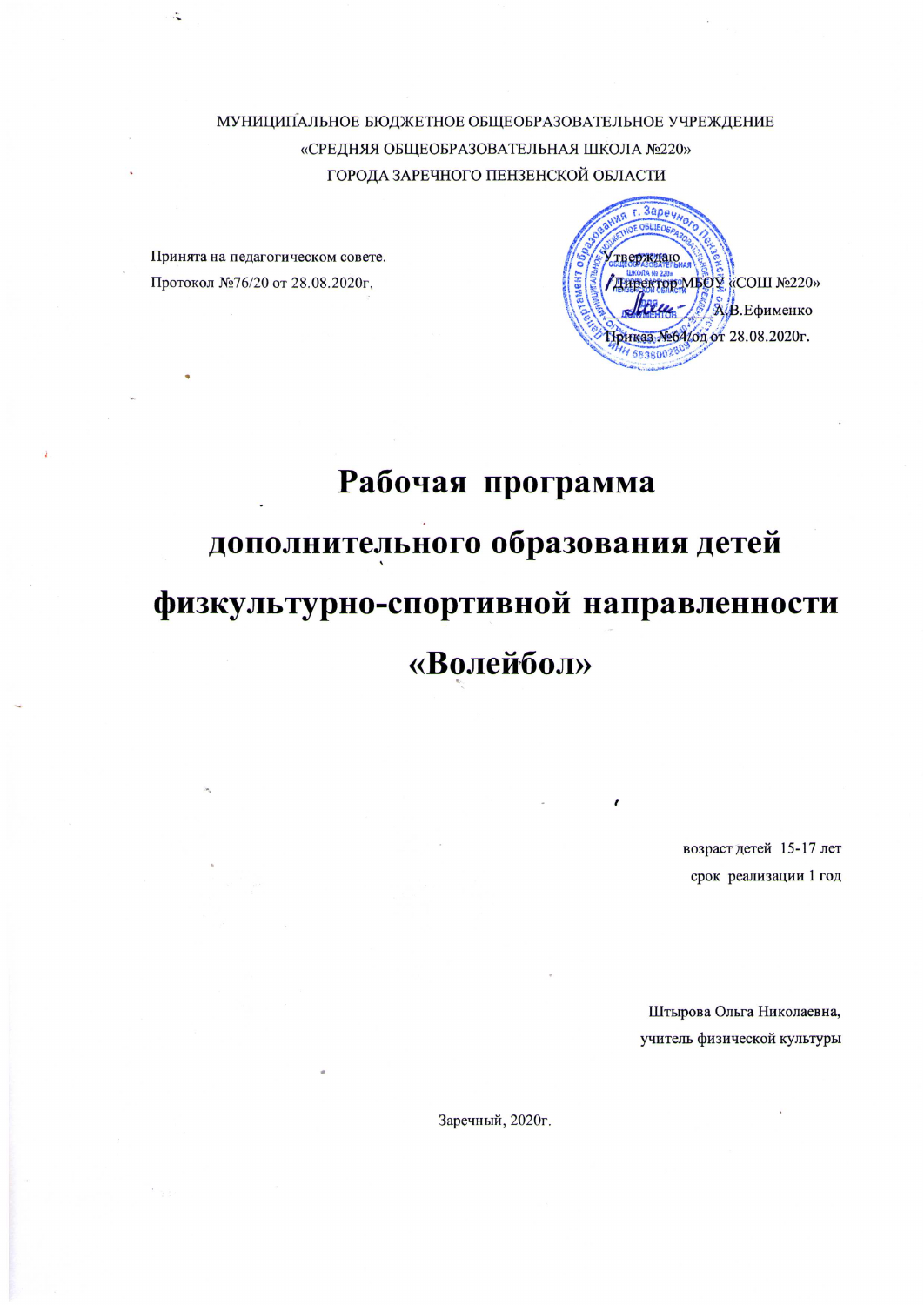Рабочая программа дополнительного образования детей «Волейбол» составлена на основе дополнительной общеобразовательной общеразвивающей программы «Волейбол». Программа реализуется в физкультурно-спортивной направленности в группе обучающихся 15-17 лет. Часовая нагрузка для группы составляет 3 недельных часа, в год  $-108$  часов, режим занятий - 1 раз в неделю по 3 часа.

Цель программы - формирование у обучающихся устойчивой потребности в регулярных занятиях физической культурой и спортом через обучение игре в волейбол.

#### Задачи образовательные:

-обучение техническим приемам и правилам игры в волейбол;

-обучение тактическим действиям;

-обучение приемам и методам контроля физической нагрузки при самостоятельных занятиях:

-овладение навыками регулирования психологического состояния.

#### Задачи воспитательные:

-воспитание ответственности, дисциплинированности, коллективизма; -выработка организаторских качеств и умений действовать в коллективе: -формирование потребности в здоровом образе жизни.

#### Задачи развивающие:

-повышение технической и тактической подготовленности в данном виде спорта; -совершенствование навыков и умений игры;

- развитие физических качеств, укрепление здоровья, расширение функциональных возможностей организма.

#### Основные принципы реализации программы

- принцип доступности:
- принцип вариативности;
- принцип систематичности;

- принцип взаимодействия участников образовательного процесса.

Занятия в рамках программы проходят в форме тренировок, лекций, соревнований, товарищеских встреч, мониторинга результатов, самостоятельных подготовок, индивидуальных занятий.

#### Ожидаемые результаты

К концу реализации программы обучающиеся должны знать: -правила техники безопасности во время занятий спортом;

-основы личной гигиены:

-правила игры в волейбол;

-основы тактики игры в волейбол;

-способы организации самостоятельных занятий физическими упражнениями; должны уметь:

-технически правильно выполнять двигательные действия по волейболу;

-организовать и проводить самостоятельные занятия по развитию: скорости, силы, выносливости, координации движений;

-управлять своими эмоциями, взаимодействовать со взрослыми и сверстниками, владеть культурой общения.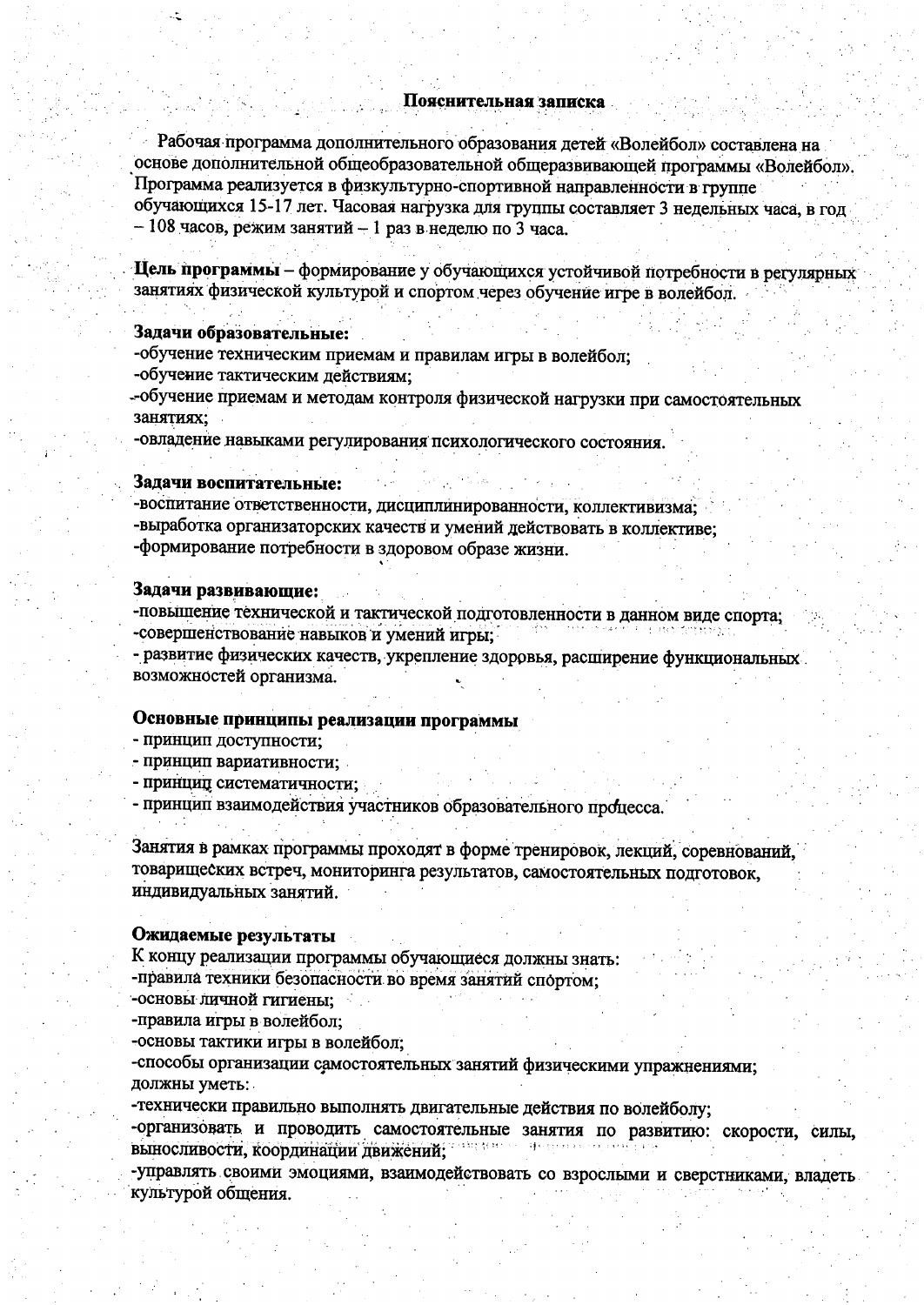# Условия реализации программы

Материально-технические ресурсы:

- игровой спортивный зал,
- площадка для организации спортивных игр на открытом воздухе,
- подсобное помещение для хранения инвентаря и оборудования,
- медицинская аптечка,
- мячи волейбольные,
- маты спортивные.

المحمد المتحين

Информационно-методические ресурсы:

- учебные пособия;

- учебно-методическая литература;
- -интернет-ресурсы.

|                         |                                               | учебно-тематический п<br>Теория | Практика                | Всего часов |
|-------------------------|-----------------------------------------------|---------------------------------|-------------------------|-------------|
| $N_2$                   | Разделы, темы                                 |                                 |                         |             |
| $\mathbf{1}$            | Теоретическая                                 |                                 |                         |             |
|                         | подготовка                                    |                                 |                         |             |
|                         |                                               |                                 |                         |             |
|                         | ТБ. Правила игры.<br>Гигиена и режим занятий, |                                 |                         |             |
|                         | Соревнования судейство.                       |                                 |                         |             |
|                         | Врачебный контроль.                           |                                 |                         |             |
|                         |                                               |                                 |                         |             |
| $\mathbf{2}$            | Техническая подготовка                        |                                 | 49                      | 49          |
|                         |                                               |                                 |                         |             |
|                         | Техника передвижений,                         |                                 |                         |             |
|                         | остановок, поворотов и                        |                                 |                         |             |
|                         | стоек.                                        |                                 |                         |             |
|                         | Прием и передачи мяча.                        |                                 |                         |             |
|                         | Нападающий удар и блок.                       |                                 |                         |             |
|                         | Подача мяча.                                  |                                 |                         |             |
|                         |                                               |                                 |                         | 22          |
| $\mathbf{3}$            | Тактическая подготовка                        |                                 | 22                      |             |
|                         |                                               |                                 |                         |             |
|                         | Тактика игры в нападении                      |                                 |                         |             |
|                         | и защите.                                     |                                 |                         |             |
|                         |                                               |                                 |                         |             |
|                         |                                               |                                 | 29                      | 29          |
| $\overline{\mathbf{4}}$ | Физическая подготовка                         |                                 |                         |             |
|                         |                                               |                                 |                         |             |
|                         | Упражнения на развитие                        |                                 |                         |             |
|                         | физических качеств (силы,                     |                                 |                         |             |
|                         | ловкости, координации,                        |                                 |                         |             |
|                         | гибкости, выносливости)                       |                                 |                         |             |
|                         |                                               |                                 |                         |             |
|                         |                                               |                                 | $\overline{\mathbf{4}}$ | 4           |
| 5                       | Участие в соревнованиях                       |                                 |                         |             |
|                         | и спортивных                                  |                                 |                         |             |
|                         | мероприятиях                                  | 8                               | 100                     | 108         |
| 6                       | итого                                         |                                 |                         |             |

# матический план занятий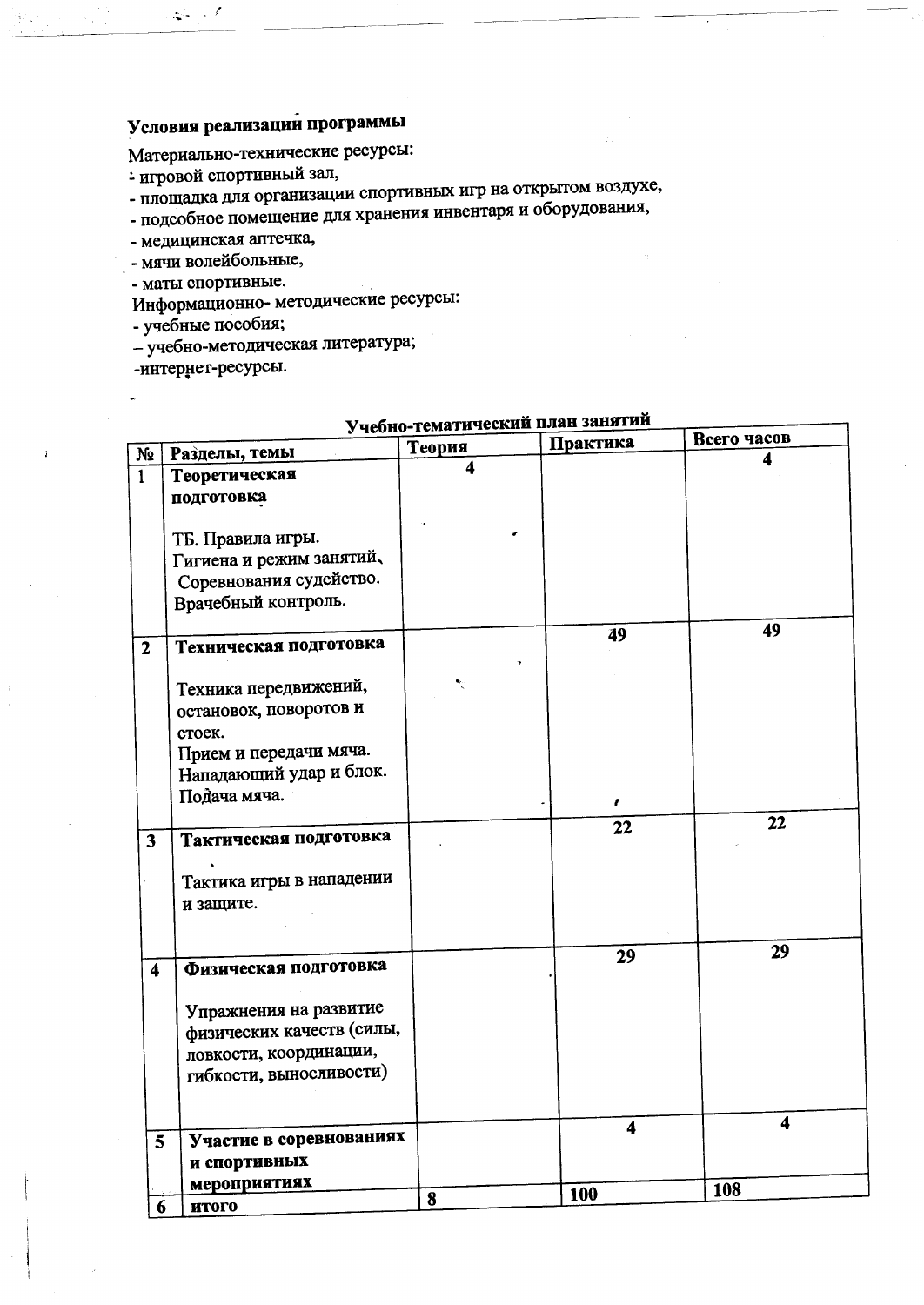#### Содержание

### 1. Теоретическая подготовка

Техника безопасности и правила поведения на занятиях. Влияние физических упражнений на организм. Правила игры и их организация. Особенности правил игры, требования к организации и проведению соревнований по круговой системе с выбыванием. Ведение протокола игры, составление и подготовка заявок и таблиц соревнований.

Судейство соревнований.

Гигиена, режим дня, закаливание организма. Средства и методы закаливания.

Гигиена мест занятий и спортивной формы. Врачебный контроль.

Развитие волейбола в России как одного из олимпийских видов спорта.

## 2. Техническая подготовка

Совершенствование техники передвижений, остановок, поворотов и стоек.

Варианты подачи мяча в волейболе. Нижняя прямая и боковая подача, подача «свечой». Верхняя прямая и верхняя боковая подача, верхняя прямая подача в прыжке.

Варианты передачи мяча в волейболе: верхняя передача в стойках, верхняя передача в прыжке, нижняя передача в падении с перекатом.

Варианты нападающего удара через сетку. Нападающий удар прямой, нападающий удар боковой (крюком), нападающий удар из различных зон и различных по высоте передач. Варианты блокирования нападающего удара: одиночное, вдвоём, страховка.

#### 3. Тактическая подготовка

Совершенствование тактики игры в нападении: индивидуальные тактические действия, групповые тактические действия.

Тактика игры в защите: индивидуальные тактические действия, групповые тактические действия.

#### 4. Физическая подготовка

Упражнения на развитие двигательных качеств и выносливости.

Гимнастические упражнения.

Упражнения для мышц рук и плечевого пояса, туловища и шеи, мышц ног и таза. Акробатические упражнения.

Упражнения на развитие скорости, прыгучести, силы и координации. Бег с ускорением, старты с места, прыжки в длину, высоту. Метание набивных мячей. Кроссовый бег. Прыжки со скакалкой.